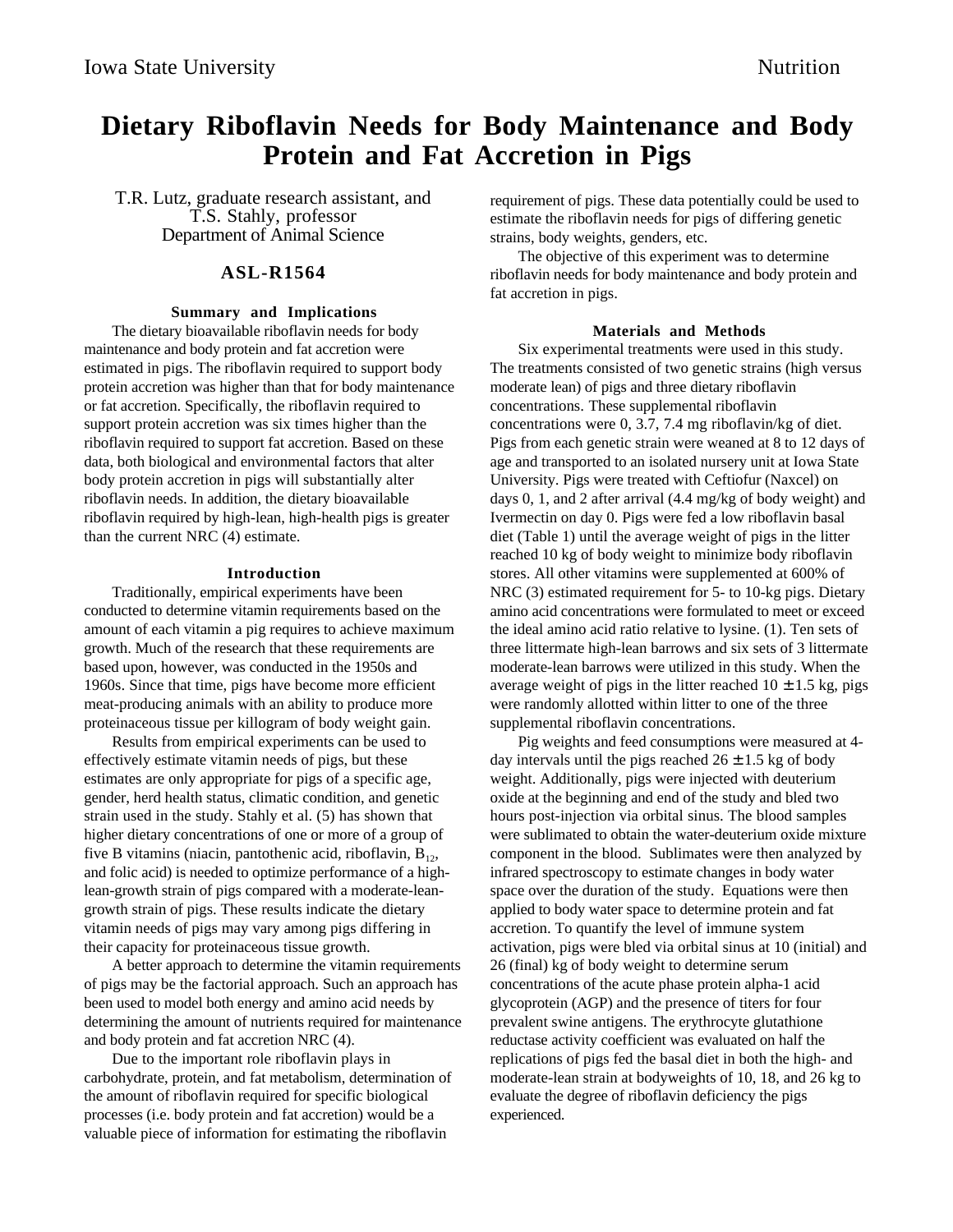Data were analyzed as a randomized complete block design with the pig considered as the experimental unit. Least square means are reported. Additionally, multiple regression was used to separate riboflavin needs for body maintenance and body protein and fat accretion.

## **Table 1. Basal diet composition of high- and moderate-lean strains.**

|                                           | High  | Moderate |
|-------------------------------------------|-------|----------|
| Ingredient                                | $\%$  | $\%$     |
| Corn                                      | 63.15 | 37.45    |
| Soybean meal                              | 17.89 | 32.14    |
| Casein                                    | 7.00  | 5.00     |
| Lactose                                   | 0.00  | 15.00    |
| Choice white grease                       | 5.00  | 5.00     |
| Amino acids                               | 0.99  | 0.35     |
| Dicalcium phosphate                       | 3.18  | 2.99     |
| Limestone                                 | 0.48  | 0.43     |
| Salt                                      | 0.40  | 0.40     |
| Potassium sulfate                         | 0.36  | 0.00     |
| Sodium bicarbonate                        | 0.31  | 0.00     |
| Choline chloride                          | 0.23  | 0.23     |
| Trace mineral-vitamin premix <sup>a</sup> | 0.31  | 0.31     |
| Riboflavin carrier(starch)                | 0.20  | 0.20     |
| Antimicrobial agent <sup>b</sup>          | 0.50  | 0.50     |

a Contributed the following per kg of diet: biotin, .3 mg; niacin, 90 mg; pantothenic acid, 60 mg; folic acid, 1.8 mg; pyridoxine, 9 mg; thiamin, 6 mg; vitamin  $B_{12}$ , 0.105mg; vitamin E, 96 IU; vitamin A, 13,200 IU; vitamin D3, 1320 IU; vitamin K, 3 mg; vitamin C, 100 mg; Fe, 280 mg; Zn, 240 mg; Mn, 96 mg; Cu, 28 mg;

I, .32 mg; Se, .3 mg.

<sup>b</sup>Contributed the following per kg of diet: chlortetracycline, 110 mg; sulfathiazole, 110 mg; penicillin, 50 mg.

#### **Results and Discussion**

Pigs of both genetic strains were reared via a SEW scheme and expressed low levels of serum AGP (Table 2). As expected the high lean strain of pigs (Table 3) consumed less feed (931 vs. 1130 g/d), produced bodies that contained a higher proportion of body protein to fat (1.30 vs. 1.22), and gained more weight per unit of feed  $(.723 \text{ vs. } .636 \text{ g/g})$  than the moderate lean strain.

For the riboflavin needs of different biological processes to be estimated, the pigs must receive diets containing inadequate concentrations of riboflavin. To achieve this status, pigs were fed a basal diet low in bioavailable riboflavin for about 20 days prior to the initiation of the study and by monitoring the presence of a riboflavin deficiency through the use of the erythrocyte glutathione reductase assay. Based on the erythrocyte glutathione reductase activity coefficient, both lean strains fed the basal diet were consuming deficient levels of riboflavin throughout the experiment (Table 4). As expected, pigs of the moderate lean strain fed the basal diet were less deficient

because the analyzed riboflavin content of the basal diet was higher (Table 5). The higher than expected dietary riboflavin content was due to the inclusion of lactose.

|  |                       |  | Table 2. Serological titers for prevalent antigens |  |
|--|-----------------------|--|----------------------------------------------------|--|
|  | and serum AGP levels. |  |                                                    |  |

|                              | Pig        | Lean Strain |          |
|------------------------------|------------|-------------|----------|
| Criteria                     | Weight, kg | High        | Moderate |
|                              |            |             |          |
| Antibody titers <sup>a</sup> |            |             |          |
| APP                          | 26         |             |          |
| <b>MP</b>                    |            | $^+$        |          |
| <b>PRRS</b>                  |            |             |          |
| <b>SIV</b>                   |            | $^{+}$      | $^{+}$   |
| AGP, $\mu$ g/ml              |            |             |          |
| Initial                      | 10         | 648         | 553      |
| Final                        | 26         | 414         | 403      |

a Actinobacillus pleuropneumoniae (APP), mycoplasma hyopneumonia (MP), porcine reproductive and respiratory syndrome (PRRS), and swine influenza virus (SIV).

## **Table 3. Growth and feed utilization of the highand moderate-lean strains.**

|                                        | Lean Strain |          |  |  |  |
|----------------------------------------|-------------|----------|--|--|--|
| Criteria                               | High        | Moderate |  |  |  |
|                                        |             |          |  |  |  |
| Growth and feed utilization, g/day     |             |          |  |  |  |
| Feed                                   | 931         | 1130     |  |  |  |
| Gain                                   | 672         | 719      |  |  |  |
| Gain/Feed                              | .723        | .636     |  |  |  |
| Daily accretion of body protein to fat |             |          |  |  |  |
| Protein/Fat                            | 1.30        | 1 22     |  |  |  |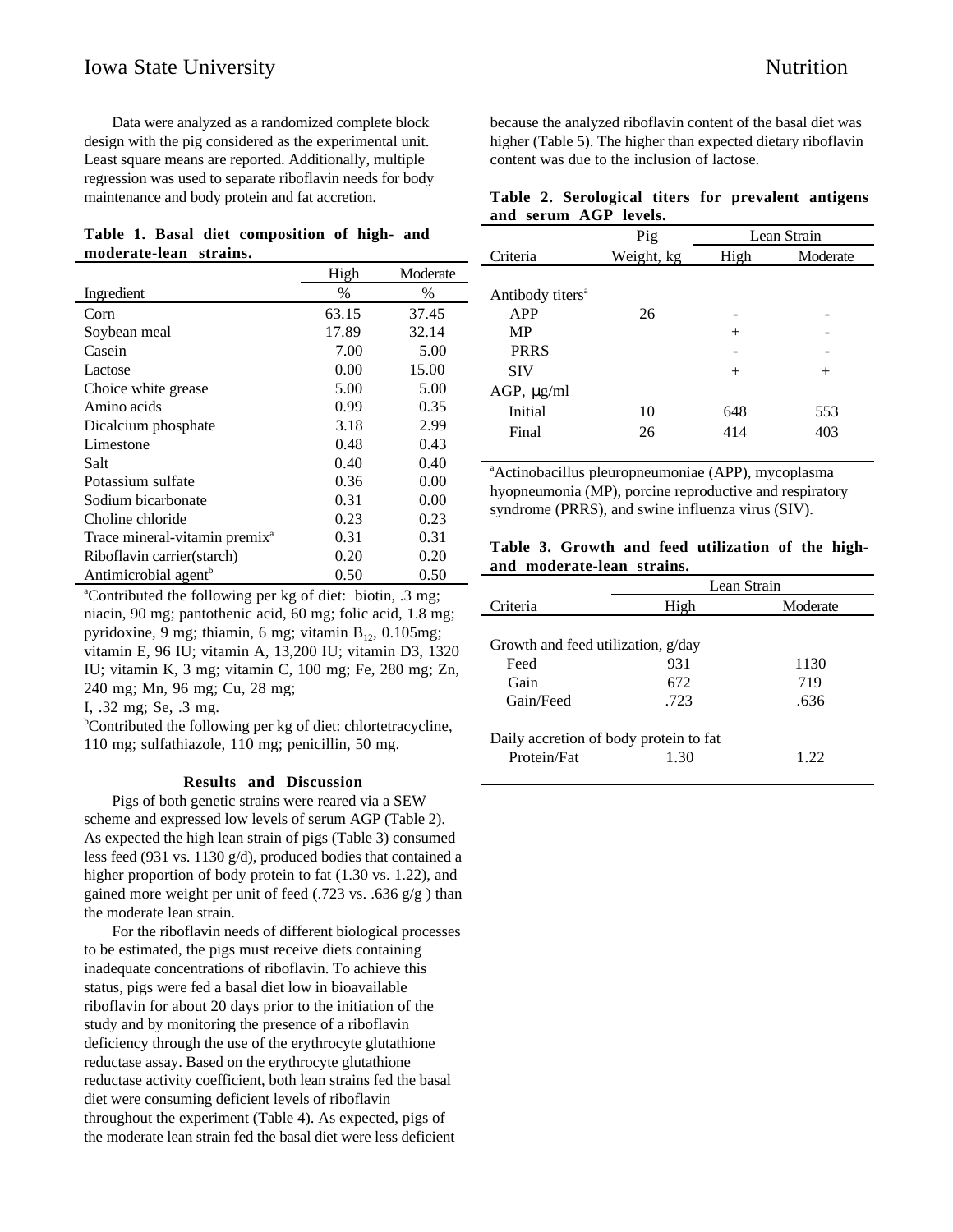| Lean        | Pig Weight, kg | Deficient    |              |                |
|-------------|----------------|--------------|--------------|----------------|
| Strain      | 10             | 18           | 26           | <b>State</b>   |
| High<br>Mod | 2.49<br>1.59   | 2.52<br>1.41 | 3.03<br>1.45 | >1.30<br>>1.30 |
|             |                |              |              |                |

**Table 4. Erythrocyte glutathione reductase activity coefficient.**

Red blood cells of five pigs from the high lean strain and three pigs from the moderate lean strain were analyzed at each stage of growth.

**Table 5. Riboflavin content of diets.**

|               | Lean   | Added Riboflavin, mg/kg                                 |     |      |  |  |
|---------------|--------|---------------------------------------------------------|-----|------|--|--|
| Criteria      | Strain |                                                         | 3.7 | 7.4  |  |  |
|               |        |                                                         |     |      |  |  |
|               |        | Bioavailable riboflavin, mg/kg of diet <sup>a</sup>     |     |      |  |  |
|               | High   | 1.4<br>8.9<br>5.1                                       |     |      |  |  |
|               | Mod    | 4.2                                                     | 7.6 | 11.3 |  |  |
|               |        | Bioavailable riboflavin % NRC (1998) requirement for 10 |     |      |  |  |
| to 20 kg pigs |        |                                                         |     |      |  |  |
|               | High   | 47                                                      | 170 | 297  |  |  |
|               | Mod    | 140                                                     | 253 | 377  |  |  |
|               |        |                                                         |     |      |  |  |

a Bioavailable riboflavin concentration was determined by using analyzed values corrected for a riboflavin bioavailibility of 59% in corn and soybean meal (2).

As dietary riboflavin concentration increased, body protein accretion and efficiency of feed utilization increased linearly in the high- and moderate-lean strains. Body fat accretion was not altered by diet (Table 6).

Based on these data, the dietary need of pigs for bioavailable riboflavin is a minimum of 3 to 3.8 times greater than 1998 NRC estimates for 10 to 20 kg pigs. It was our objective, however, to go beyond just describing a requirement for a particular weight of pig by factorially estimating riboflavin needed for various biological processes. Riboflavin needs for specific biological processes were determined by using the fat and protein accretion data. The following equation was obtained:

 $R_i$ = -1.89 + .825 $E_m$  + 15.51 $E_{Pa}$  + 2.54 $E_{Fa}$ . Where  $R_i$  stands for riboflavin intake and has the units mg·(BW,  $kg^{75}$ )<sup>-1</sup>·d<sup>-1</sup>,  $E_m$  is the energy (metabolizable) needed to maintain the body and was calculated as .442 Mcal·(protein mass,  $kg^{.78})$ <sup>-1</sup>·(BW,  $kg^{.75})$ <sup>-1</sup>· d<sup>-1</sup>,  $E_{Pa}$  is the energy required to support protein deposition and was calculated as (10.5 Mcal·kg<sub>Pa</sub>) $\cdot$ (BW, kg<sup>-75</sup>)<sup>-1</sup> $\cdot$ d<sup>-1</sup>, and E<sub>Fa</sub> is the energy required to support fat deposition, which was calculated as (12.8 Mcal·kg $_{\rm{Fa}}$ )·(BW, kg<sup>.75</sup>)<sup>-1</sup>·d<sup>-1</sup>. Each parameter estimate would be described as the milligrams of riboflavin required to support the expenditure of energy needed for each specific biological process per kilogram of

metabolic weight per day and would have the following units:

mg riboflavin·(Mcal ME for process)<sup>-1</sup>·(BW, kg<sup>.75</sup>)<sup>-1</sup>·d<sup>-1</sup>.

The parameter estimates of riboflavin needs and associated probability values are shown in Table 7.

|            |  | Table 7. Estimated riboflavin needs for each |  |  |  |
|------------|--|----------------------------------------------|--|--|--|
|            |  | Mcal of ME expended for specific biological  |  |  |  |
| processes. |  |                                              |  |  |  |

| Biological   |          |                          |         |  |
|--------------|----------|--------------------------|---------|--|
| Process      | Estimate | Probability <sup>a</sup> | $SEE^b$ |  |
|              |          |                          |         |  |
| Intercept    | $-1.89$  | .67                      | 4.41    |  |
| $E_{m}$      | .825     | .98                      | 35.7    |  |
| $E_{Pa}$     | 15.51    | .002                     | 4.59    |  |
| $E_{\rm Fa}$ | 2.54     | .38                      | 2.83    |  |
|              |          |                          |         |  |

 ${}^{\text{a}}\mathbf{R}^2$  for model is 0.32.

b Standard error of estimate.

This equation indicates that body protein accretion requires greater amounts of bioavailable riboflavin compared with fat accretion or body maintenance. In fact, riboflavin needs are six times higher for body protein accretion compared with body fat accretion. The negative intercept value calculated in modeling riboflavin needs, is assumed to represent the amount of riboflavin stored in body stores that is being mobilized in the deficient animal to help supplement that provided by the dietary sources.

If the values for a 35 kg pig with a lean gain rate of 370 g/d, whole-body protein accretion rate of 140 g/d, wholebody fat accretion rate of 252 g/d, and a protein mass of 5.88 kg, are substituted into the riboflavin needs equation the resulting estimated need is 5.2 mg/d of bioavailable riboflavin. In contrast, for a 35 kg pig with a lean gain rate of 473 g/d, whole-body protein accretion rate of 180 g/d, whole-body fat accretion rate of 219 g/d, and a protein mass of 5.88 kg the estimated bioavailable riboflavin need would be 10.8 mg/d.

These data indicate that the bioavailable riboflavin required to support body protein accretion is comparatively larger than the riboflavin needed to support the other biological functions in which riboflavin is involved. This indicates that biological and environmental factors that alter protein accretion rates also will alter riboflavin needs.